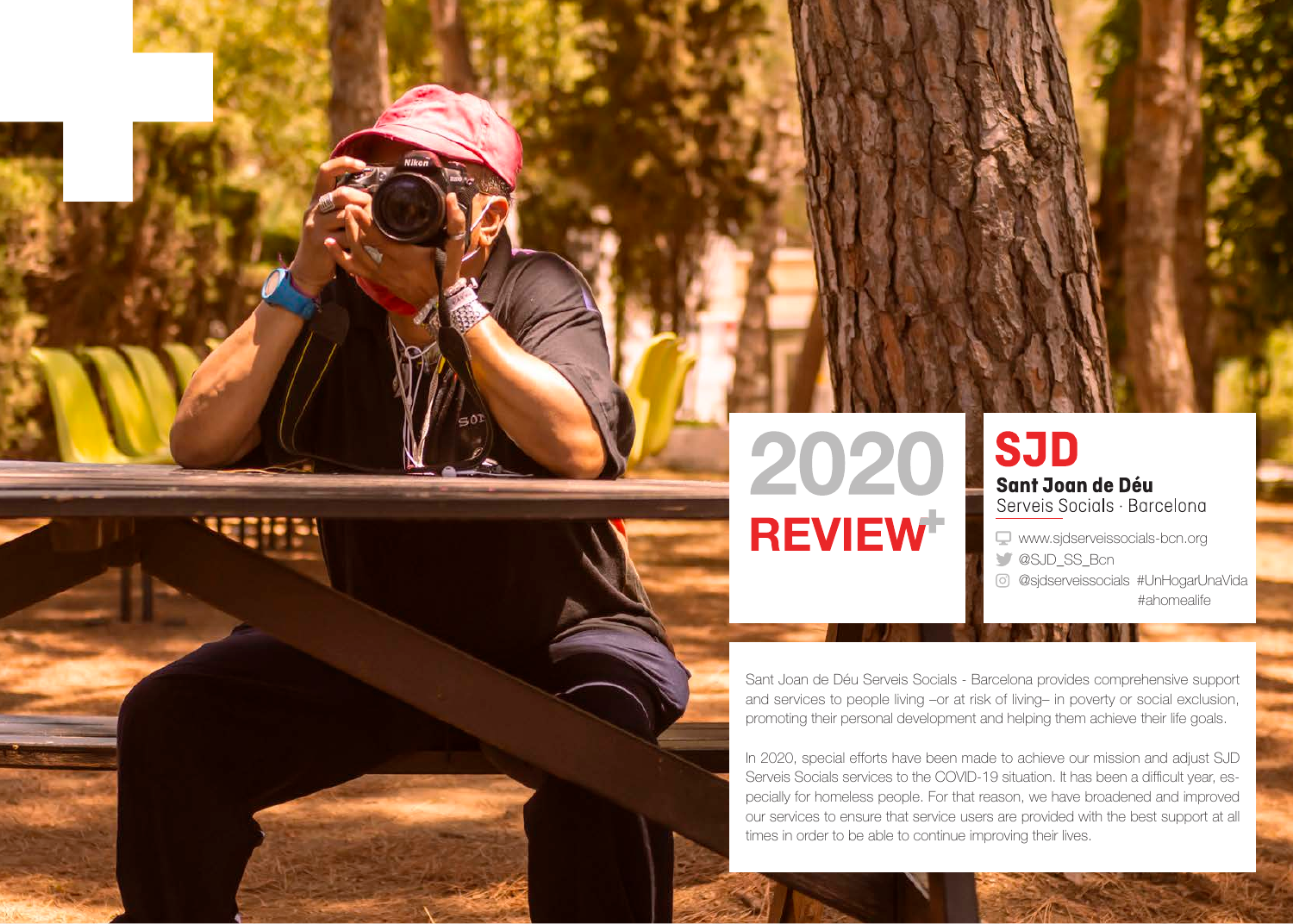# **SUPPORT**

### THAT HOMELESS PEOPLE FIND A TAILORED SOLUTION TO THEIR NEEDS



### **COVID-19 pandemic has presented us with new challenges**

↑ the number of places in supported accommodation centres for homeless people with COVID.

—

COVID 19 effects for service users have been:

- > ↓ social life
- > ↑ time in accommodation centres
- > ↓ job opportunities
- > ↓ income

We have provided support to the service users in our centres, to minimize the effects of the pandemic and guarantee their security.



### **People-centred approach** —

> ↑ **52%** increase in service users > **409** service users daily.

- > **14%** of service users ask for SAER support (Religious and Spiritual Service).
- > **60.5%** of service users\* manage to achieve their personal goals: finding a job, accessing secure housing and getting benefit.
- > Service users in accommodation centres receive on average **258 days** of support.
- > We ensure long-term housing so that the most vulnerable people can keep on improving their lives.
- > We manage **76 housing** units, where **132 people** live.
- ↑ 12% increase in housing units.

**↑ 49 % rise in supported accommodation places, through more beds in the transitional accommodation centre Hort de la Vila and the opening of the transitional accommodation centre La Llavor.**

*\* Llars, Creu dels Molers, Hort de la Vila and Externs programmes.*



**We provide support to socially disadvantaged people who are experiencing housing exclusion** 

### — **1,043** service users ↑ **52%**.

- > **81%** men
- > **19%** women
- > **32%** older than 50
- > **39%** Spaniards
- > **12%** EU nationals
- > **49%** non-EU nationals
- > ↑ irregular migrants

**A new centre for women has opened to provide social support and housing to the most vulnerable people through a gender-based approach.**

**We have responded to new challenges by increasing support for irregular migrants.**

**We work with other organizations so that everyone has a dignified job**

- > **28%** people ended their support process with a job.
- > **17 %** of service users were working when they entered SJD Serveis Socials support services. ↓ **14%**.

### **Special acknowledgements**

**to** Asproseat CET, Associació d'Empreses del Baix Llobregat (AE-BALL), Barcelona Activa through Institut Municipal de Serveis Socials (IMSS) of Barcelona Municipality, Engrunes, Equip d'Assessorament Laboral (EAL), Feina amb Cor of Càritas Barcelona, Fundació ARED, Fundació d'Atenció a la Dependència of Sant Joan de Déu (FAD), Fundació Intergramenet, Fundació Privada DAU, Fundació Esperança, Fundació Formació i Treball, Fundació Joia, Fundació Mambré, Fundació Cares, Hospital de Sant Joan de Déu, INSERCOOP, Intecserveis, Probens, Servei d'Inserció Laboral Equipament Integral Meridiana and Urbacet.



### **Income is the key to selfsufficiency**

- > **76 %** of people end their support process with an in-
- come. > **55%** of service users manage to leave our temporary accommodation services and improve their lives thanks to social benefits.

**Every person using our support services has the right to housing and income, whether they are able to work or not.**



### **The right to dignified housing**

- > **68 %** people manage to improve their housing situation.
- > **43%** of these people achieve it by accessing their own housing unit. ↑ **5%**.

Thanks to an alliance with





### **We believe in a gender-based approach** —

We have opened the supported accommodation centre La Llavor, which has **40 places** for women and a **100%** female staff team.

↑ **5%** rise in the number of women accessing our services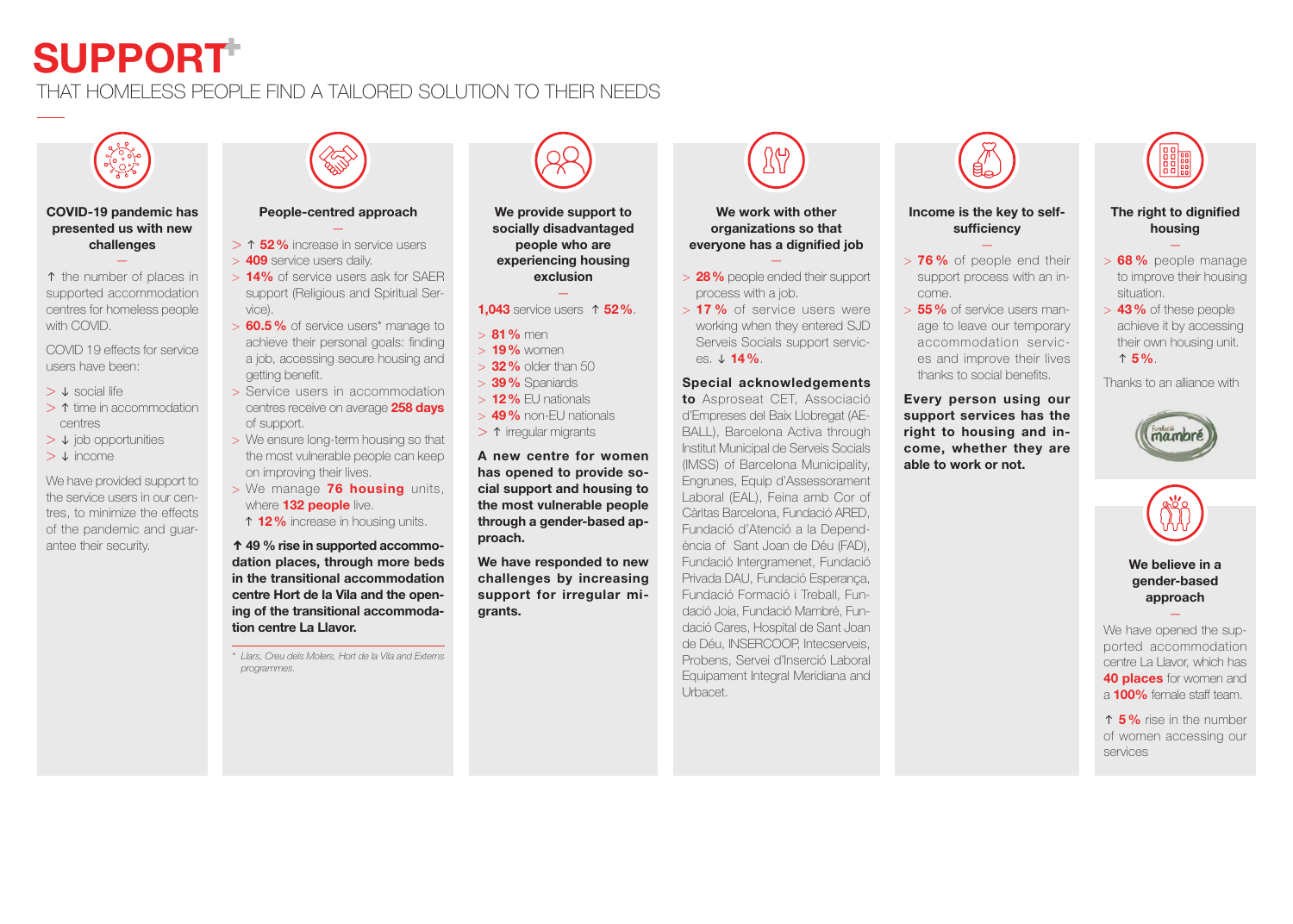# **PROGRAMMES**

### TAILORED PROGRAMMES. **409** SERVICE USERS EVERY DAY ACROSS **9** PROGRAMMES

### Self-contained housing [111] Supported accommodation centres **notify Service users** Shared housing Places Other services

### WE PROMOTE<sup>+</sup> **HOUSING PROGRAMMES**

# $\sum_{24}$

### **Housing First - Llars**

Self-contained flats for people with health problems associated to mental health issues and substance addiction, often triggered by long-term homelessness trajectories, who are in need of a long-term social inclusion plan and ongoing support to achieve their recovery.

This housing programme provides support to the most vulnerable women.

**The project continues to grow and the places have increased 30%. 38% of the service users are women**



### **Primer la Llar**

Long-term accommodation programme for entrenched homeless people, often with mental health and substance abuse issues. It is a Barcelona Municipality programme, co-managed by SJD SS BCN.

**98 % of the self-contained housing unit programme participants remain housed and have started improving their lives, by rebuilding family ties or accepting healthcare.**



### **Insula**

Social housing addressed to single people and families, with flexible, tailored support services.

Launched by SJD Serveis Socials, Càritas Barcelona, Fundació Mambré and Fundació Formació i Treball. www.insula.cat

**↑ support services addressed to families with children.**



**Llars**

Shared flats for people with a high level of selfsufficiency. Transitional housing between accommodation centres and an independent life.

**The gender perspective has been implemented in Llars programme. At the start of 2021, 2 flats for women were already up and running.**

### **Externs**

Prevention service offering social support to people after they have left accommodation centres or transitional flats, to prevent them returning to a homelessness situation.

**We firmly believe that prevention is one of the key aspects of social support.**

## **ACCOMMODATION CENTRES AND OTHER PROGRAMMES**  $\begin{array}{ccc}\n\hline\n\text{B} & \text{D} \\
\hline\n\text{1} & \text{1} & \text{1} \\
\end{array}\n\quad\n\begin{array}{ccc}\n\hline\n\end{array}\n\quad\n\begin{array}{ccc}\n\hline\n\end{array}\n\quad\n\begin{array}{ccc}\n\hline\n\end{array}\n\quad\n\begin{array}{ccc}\n\hline\n\end{array}\n\quad\n\begin{array}{ccc}\n\hline\n\end{array}\n\quad\n\begin{array}{ccc}\n\hline\n\end{array}\n\quad\n\begin{array}{ccc}\n\hline\n\end{array}\n\quad\n\begin{array}{ccc}\n\hline\n\end{array}\n$

WE PROMOTE<sup>+</sup>

**Creu dels Molers**

Supported accommodation centre with a special focus on employment support. Sponsored by the Barcelona Municipality.

**Due to COVID, service users were housed for longer, and found jobs in new and different ambits: mainly the logistics and health sector.** 



### **Hort de la Vila**

Supported accommodation centre for people with social needs. Sponsored by the Barcelona Municipality.

**↑ more places plus 14 emergency beds to attend people with COVID, where 127 people were looked after. ↑ 33.3% increase in places.**

# $\Box$

### **Bisbe Carrera social inclusion programme**

Recovery-oriented programme addressed to homeless people living in Badalona. The programme consists of a day centre, where rough sleepers are provided with individual support and two transitional accommodation flats.

It is organised by Càritas Barcelona, Fundació Llegat Roca i Pi and Orde Hospitalari Sant Joan de Déu. It is managed by Sant Joan de Déu Serveis Socials Barcelona.

**↑ 139% increase in service users, due to the COVID-19 health emergency.**

### **Openllars programme**

This programme's objective is to buy and install furniture and electrical appliances in order to reform the flats.

### **43 housing units have been made available and reformed. 89 people have benefited from this programme.**

In 2020, the Openllars programme received a grant from the Employment, Social and Family Affairs Department, requested by Associació Sant Joan de Déu Catalunya.

 $\begin{array}{|c|c|c|}\n\hline\n\text{Brop} & \text{Réb} & \text{Réb} \\
\hline\n\text{1} & \text{1} & \text{1} & \text{1}\n\end{array}$ 

Supported accommodation centre for homeless women, the majority of whom have been victims of domestic violence.

The Llar Núria Marcet home also forms part of the centre and caters for women with a higher level of self-sufficiency. Seven places are available. All the women have their own bedroom, almost all of them with a bathroom en suite, and share a common area.

- > La Llavor is the first gender-based accommodation centre in Catalonia.
- > Women without a residence permit are also housed.
- > It was opened by the Mayor of Barcelona, Ada Colau, on the 15th October 2020.





**A female shelter promotes women's recovery paths, as they feel safer and regain self-confidence.**

**La Llavor**

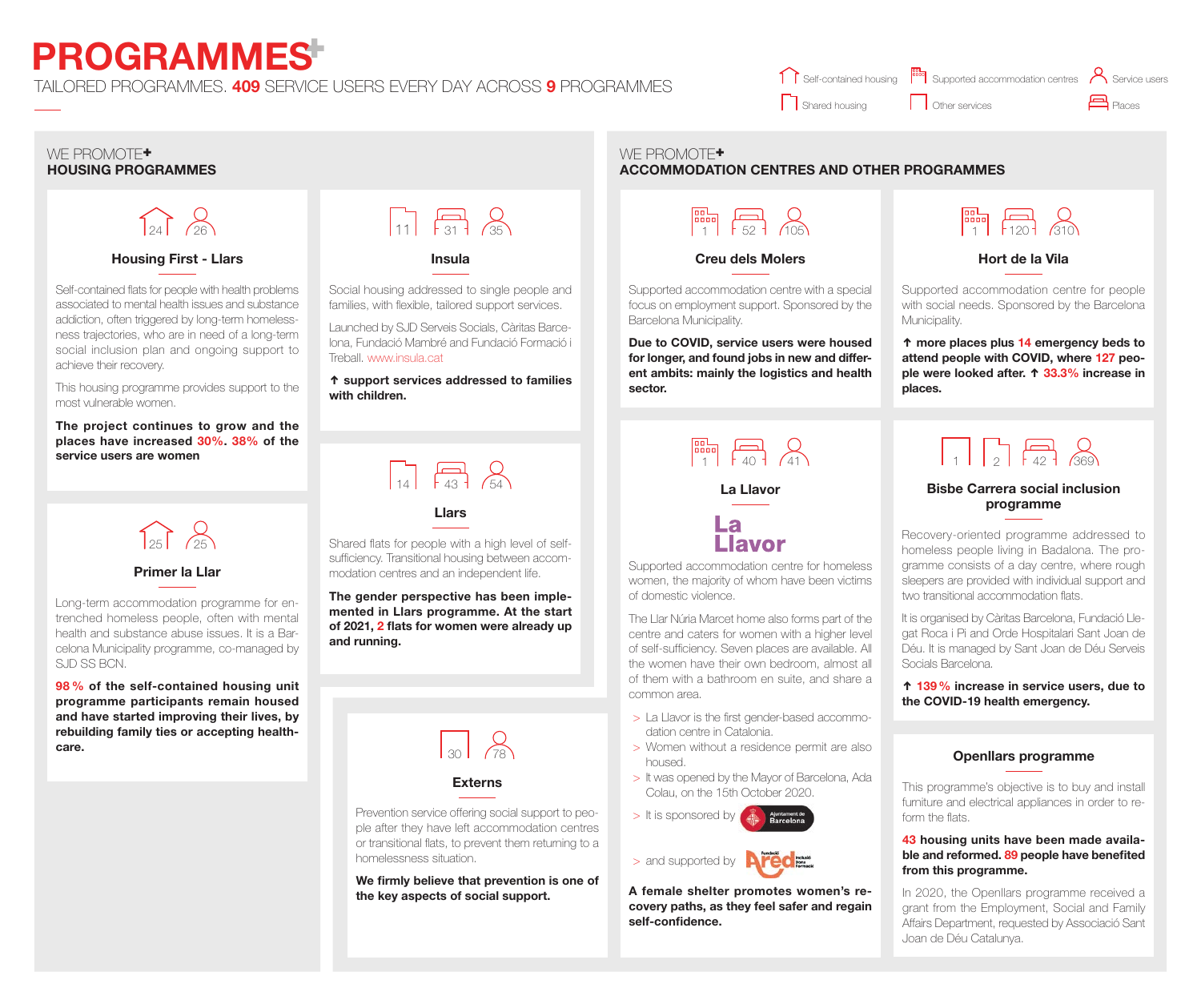# **COMMUNITY TRANSPARENCY**

### WE PROMOTE+ **KNOWLEDGE EXCHANGE**

we participate in different networks to share knowledge and carry out new projects: Barcelona Citizen Agreement, Hospes alliance, the committee of homeless protection laws, the Housing Council in Barcelona, ECAS federation (Catalan organisations of social action), the catholic organisations in Barcelona, FEANTSA (European Federation of National Organizations working with the Homeless), Housing First Hub, the Christian Board of Organizations helping Migrants, SJD Mental Health Board SJD, the Third Sector Board, the Homeless People Board in Badalona, XAPSLL (support network for homeless people in Barcelona) and the Inclusion Housing Network.



WE PROMOTE<sup>+</sup> **CAMPAIGNING** 

with the community:

- > the **#educaSJD**: 13 school sessions, 3 of which are academic and training projects. 514 students have participated.
- > We have encouraged citizen participation through **Magic Line**: www.magiclinesjd.org

*Due to the pandemic, in 2020 the community activities were cancelled, though in 2021 they are being re-scheduled.*



with **173** people / **85** staff / **3** interns / **85** volunteers

- > **↑ 20% staff increase.**
- > **Volunteers are incorporating new ways of support using technology.**

WE PROMOTE<sup>+</sup>

 $\mathcal{S}$ **RELATIONS** with socially responsible organizations to

provide quality support and tackle new social needs: Associació Sant Joan de Déu Catalunya, Congregació Maria Auxiliadora, DIOMCOOP (social cooperative), FAD (Organisation for disabled people support), Fundació Formació i Treball, Hospital Sant Joan de Déu and Intecserveis.

We build alliances with Barcelona University and cooperate with UOC and Esade.



with our twinned centre in Mexico, San Juan Grande, of Sant Joan de Déu.



with partner companies:

- > Moventia and TRAM reaffirm their commitment with a 60,000€ donation to cover transport costs for service users and COVID-19 hygiene kits.
- > Sant Joan de Déu Community Service provides funds for our social projects.
- > La Nau association donates goods, which contribute to support our organization.
- > During lockdown, we were pleased to have the generous support of: Rotary Club de Barcelona Sarrià, Catering Torres & Hellman and the company Brins.



with around thirty community associations:

- > Especially in the neighbourhoods of Sarrià, Poble Sec and Sant Genís.
- > We are celebrating our 40th anniversary with a tribute video shared with all our partners and friends.



- > We manage **+ than 5.5 million euros** to provide support for homeless people.
- > ↑ 19.6% disposable income.

### **To encourage**

more social and personal opportunities so that people can carry out their life goals and can:

- > Restore self-sufficiency.
- > Live in a housing unit.
- > Have his/her own income.
- > Restore family bonds and build a social network.
- > Achieve emotional balance, improve self-esteem and be more motivated.
- > Get a dignified job.
- > Access healthcare services to improve physical and mental health.

We are focused on the effects of COVID, investing **150,000€** more on staff, hygienic and prevention costs.



we are accredited with ISO 9001:2015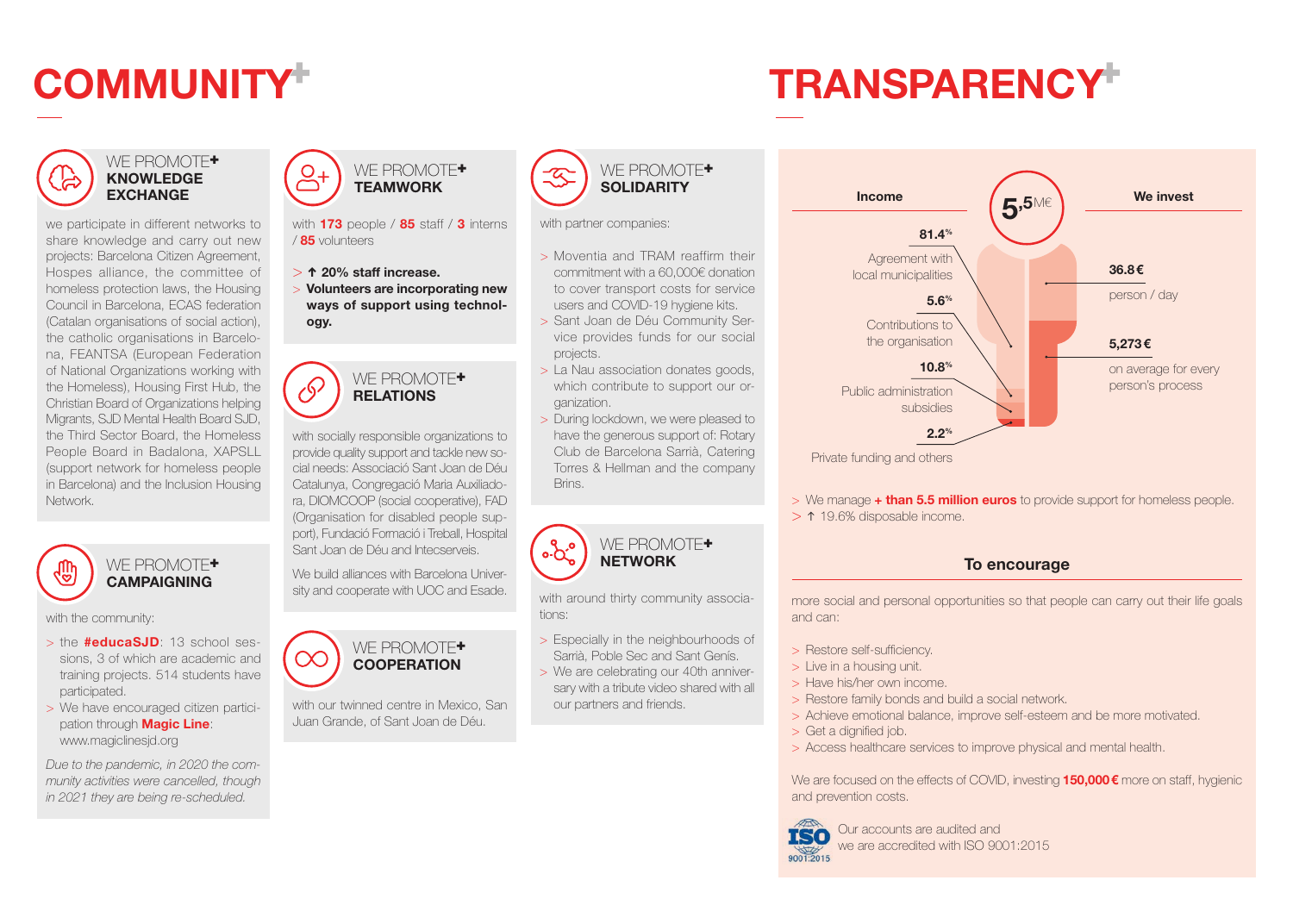## **LIFE STORIES** BEHIND THE FIGURES

**Juana** lived on the street for 12 years, where she became a victim of sexual harassment. After some months in public emergency accommodation shelters created for homeless women during the pandemic, she entered La Llavor. According to Juana, the centre "means everything to me", as she feels safe now and has the opportunity to find a job and a place to live, her wishes for the future.

**Akram** was housed in Creu dels Molers centre after several months sleeping rough. After only three months, he got a job as a tailor and signed a permanent contract. This meant he could start saving money and after nine months he was able to rent a flat for himself. During the time he was supported by Sant Joan de Déu, he had access to public dental care. His improved oral health made him more self-confident and better able to deal with new personal and professional challenges.

**Antonio** is 50 and has lived all his life in vulnerable environments that led him to commit crimes continually. He has spent his life moving between rehabilitation centres and homeless accommodation services. Since entering the Housing First –Llars programme three years ago, he hasn't committed any crime and has resolved all his legal problems. Safe housing and social support have contributed to a stable life and a healthier future.

**Sara** entered the Insula Programme with her mother and siblings at the start of 2020, as she was suffering the consequences of being under threat of eviction. During that time, she couldn't concentrate on her studies and she was trapped by the fear of having no place to live. Since moving into an Insula flat, her family has recovered stability and Sara has been able to concentrate on her studies again. She is convinced that they will help her to get a job.

**\*** Real stories, though the names have been changed to protect the individuals' privacy.